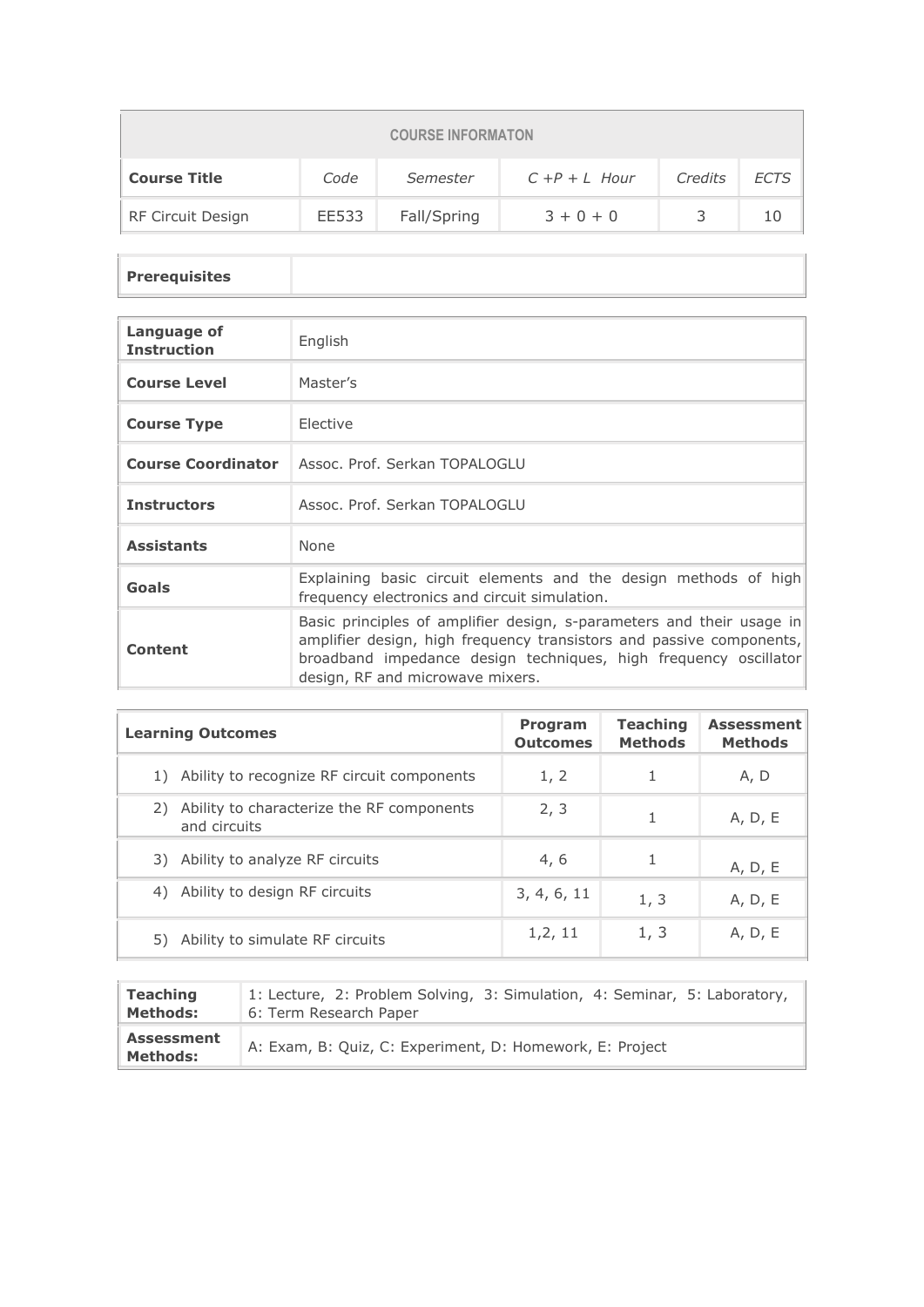| <b>COURSE CONTENT</b> |                                                                                                                                         |                        |  |  |  |  |  |
|-----------------------|-----------------------------------------------------------------------------------------------------------------------------------------|------------------------|--|--|--|--|--|
|                       | <b>Week Topics</b>                                                                                                                      | <b>Study Materials</b> |  |  |  |  |  |
| $\mathbf{1}$          | Introduction, importance of high frequency circuit design, units and<br>symbols used in high frequency electronics, frequency spectrum. | Course Textbook        |  |  |  |  |  |
| $\overline{2}$        | Behavior of the passive components (resistor, inductor, capacitor) at Course Textbook<br>high frequency                                 |                        |  |  |  |  |  |
| 3                     | Investigation of transmission lines.                                                                                                    | Course Textbook        |  |  |  |  |  |
| $\overline{4}$        | Microstrip transmission lines.                                                                                                          | Course Textbook        |  |  |  |  |  |
| 5                     | Smith Chart                                                                                                                             | Course Textbook        |  |  |  |  |  |
| 6                     | Impedance matching techniques.                                                                                                          | Course Textbook        |  |  |  |  |  |
| $\overline{7}$        | Amplifier basics                                                                                                                        | Course Textbook        |  |  |  |  |  |
| 8                     | LNA design                                                                                                                              | Course Textbook        |  |  |  |  |  |
| 9                     | High frequency oscillators.                                                                                                             | Course Textbook        |  |  |  |  |  |
| 10                    | High frequency oscillators. (cont.)                                                                                                     | Course Textbook        |  |  |  |  |  |
| 11                    | RF Amplifier design.                                                                                                                    | Course Textbook        |  |  |  |  |  |
| 12                    | RF mixer design.                                                                                                                        | Course Textbook        |  |  |  |  |  |
| 13                    | Circuit design using simulator.                                                                                                         | Course Textbook        |  |  |  |  |  |
| 14                    | Circuit design using simulator (cont)                                                                                                   | Course Textbook        |  |  |  |  |  |

| <b>RECOMMENDED SOURCES</b>  |            |  |  |                                                             |  |  |  |  |  |
|-----------------------------|------------|--|--|-------------------------------------------------------------|--|--|--|--|--|
| Textbook                    | Education. |  |  | Reinhold Ludwig, Pavel Bretchko, RF Circuit Design, Pearson |  |  |  |  |  |
| <b>Additional Resources</b> |            |  |  |                                                             |  |  |  |  |  |

| <b>MATERIAL SHARING</b> |                                      |  |  |  |  |
|-------------------------|--------------------------------------|--|--|--|--|
| <b>Documents</b>        | Notes and papers on the web          |  |  |  |  |
| <b>Project</b>          | Project topics and contents          |  |  |  |  |
| <b>Exams</b>            | Midterm Exam Questions and Solutions |  |  |  |  |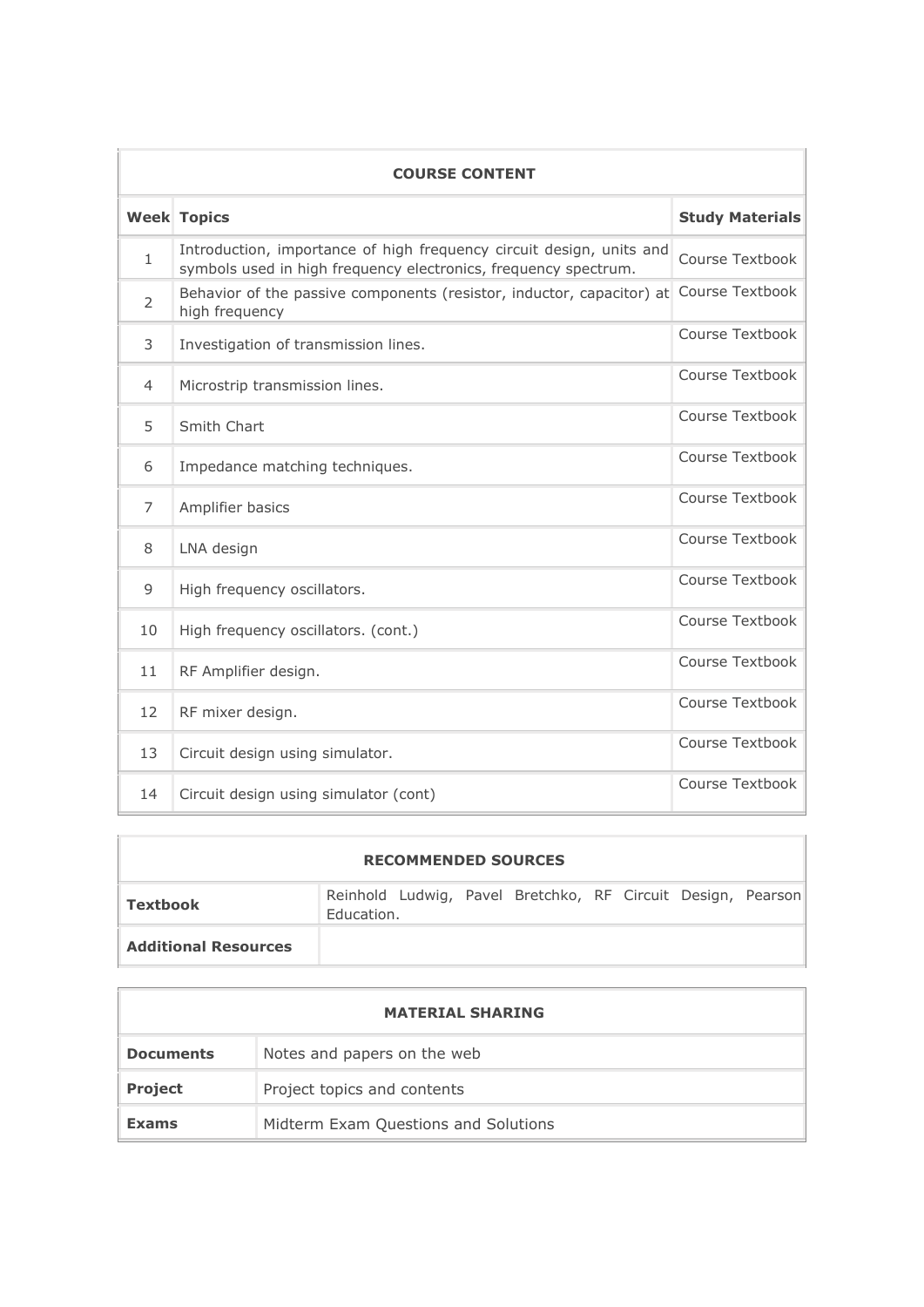| <b>ASSESSMENT</b>                                                   |               |                   |  |  |  |  |
|---------------------------------------------------------------------|---------------|-------------------|--|--|--|--|
| <b>IN-TERM STUDIES</b>                                              | <b>NUMBER</b> | <b>PERCENTAGE</b> |  |  |  |  |
| Assignments                                                         | $3 - 5$       | 40                |  |  |  |  |
| Project                                                             | 1             | 60                |  |  |  |  |
|                                                                     |               |                   |  |  |  |  |
| <b>Total</b>                                                        |               | 100               |  |  |  |  |
| <b>CONTRIBUTION OF FINAL EXAMINATION TO OVERALL</b><br><b>GRADE</b> | $\mathbf{1}$  | 40                |  |  |  |  |
| <b>CONTRIBUTION OF IN-TERM STUDIES TO OVERALL</b><br><b>GRADE</b>   | 1             | 60                |  |  |  |  |
| <b>Total</b>                                                        |               | 100               |  |  |  |  |

**COURSE CATEGORY Field Course** 

|                | <b>COURSE'S CONTRIBUTION TO PROGRAM</b>                                                                                                                                                     |  |  |              |                     |   |  |  |  |
|----------------|---------------------------------------------------------------------------------------------------------------------------------------------------------------------------------------------|--|--|--------------|---------------------|---|--|--|--|
|                | No Program Learning Outcomes                                                                                                                                                                |  |  | Contribution |                     |   |  |  |  |
|                |                                                                                                                                                                                             |  |  |              | $1 \t2 \t3 \t4 \t5$ |   |  |  |  |
| $\mathbf{1}$   | Can reach information in breadth and depth, and can evaluate, interpret and<br>apply this information to scientific research in the area of Electrical and<br>Electronics Engineering.      |  |  |              | X                   |   |  |  |  |
| $\overline{2}$ | Can complete and apply information with scientific methods using limited or<br>missing data; can integrate information from different disciplines.                                          |  |  |              |                     | X |  |  |  |
| 3              | Sets up Electrical and Electronics Engineering problems, develops and<br>implements innovative methods for their solutions.                                                                 |  |  |              | X                   |   |  |  |  |
| $\overline{4}$ | Develops new and/or original ideas and methods; finds innovative solutions<br>to the system, component, or process design.                                                                  |  |  |              | X                   |   |  |  |  |
| 5              | Has comprehensive knowledge about the state-of-the-art techniques and<br>methods in Electrical and Electronics Engineering and their limitations.                                           |  |  |              |                     |   |  |  |  |
| 6              | Can design and conduct research of analytical, modeling or experimental<br>orientation; can solve and interpret complex cases that come up during this<br>process.                          |  |  |              | $\times$            |   |  |  |  |
| $\overline{7}$ | Can communicate verbally and in writing in one foreign language (English) at<br>the General Level B2 of the European Language Portfolio.                                                    |  |  |              |                     |   |  |  |  |
| 8              | Can assume leadership in multi-disciplinary teams; can develop solutions in<br>complex situations, and take responsibility.                                                                 |  |  |              |                     |   |  |  |  |
| 9              | Can systematically and openly communicate in national and international<br>venues the proceedings and conclusions of the work he/she performs in<br>Electrical and Electronics Engineering. |  |  |              |                     |   |  |  |  |
|                | Respects social, scientific and ethical values in all professional activities<br>10 performed during the collection, interpretation and announcement phases of<br>data.                     |  |  |              |                     |   |  |  |  |